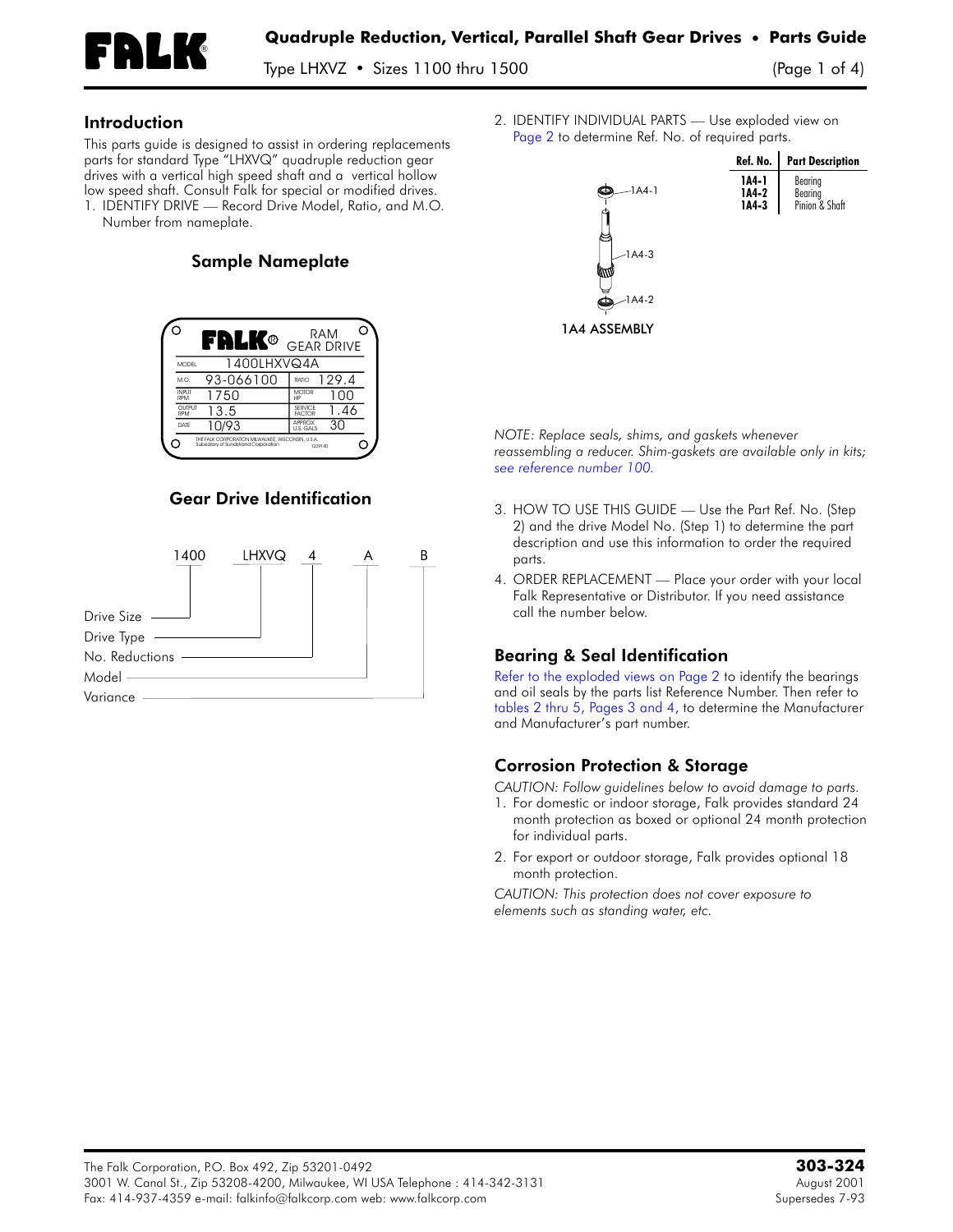®

M

<span id="page-1-0"></span>

**303-324** The Falk Corporation, P.O. Box 492, Zip 53201-0492 August 2001 3001 W. Canal St., Zip 53208-4200, Milwaukee, WI USA Telephone: 414-342-3131 Fax: 414-937-4359 e-mail: falkinfo@falkcorp.com web: www.falkcorp.com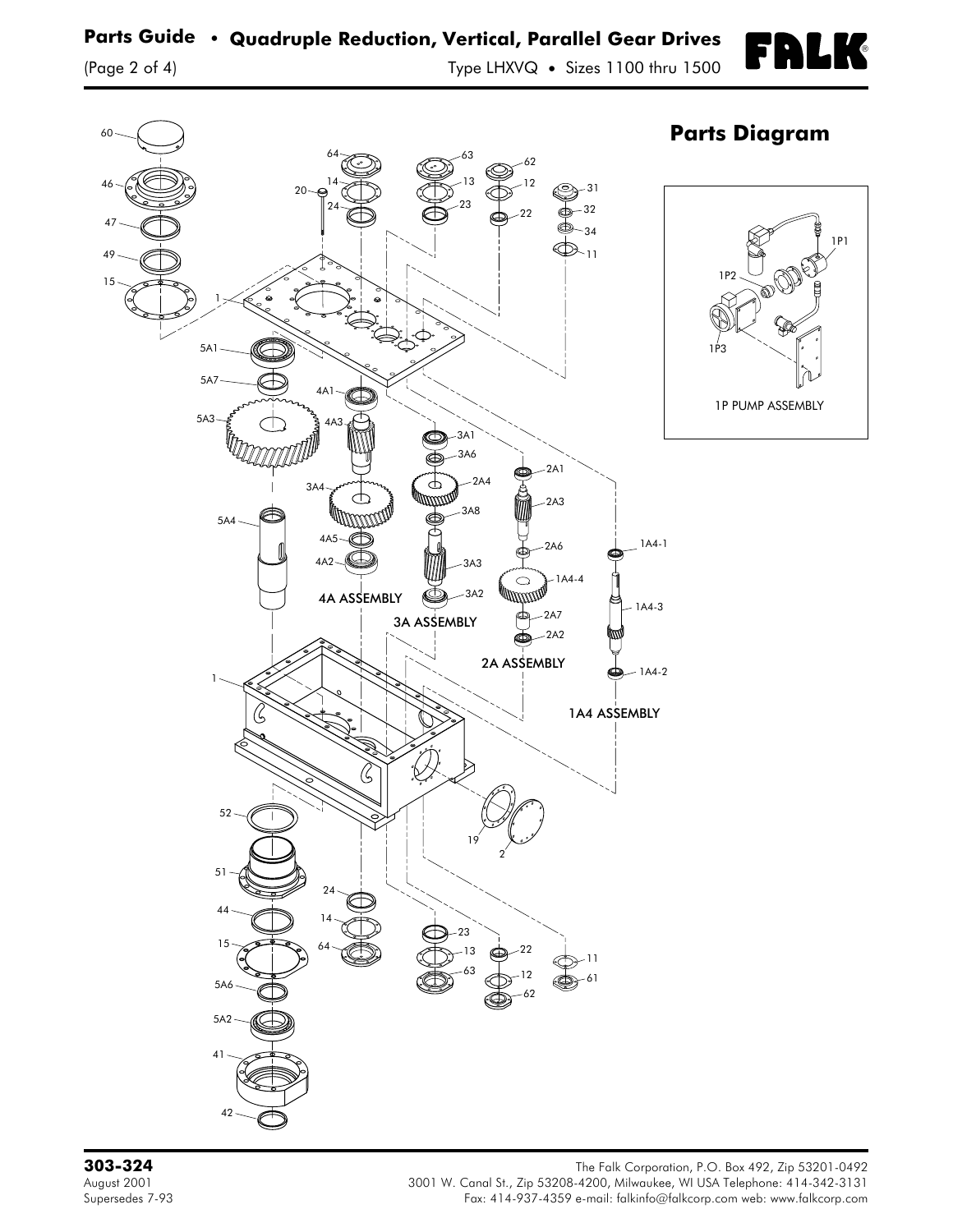TABLE 2 — Oil Seals/Falk Part Numbers

### <span id="page-2-1"></span>TABLE 1 — Parts List

<span id="page-2-0"></span>

| Ref No                | <b>Part Description</b>                                                          | <b>DRIVE</b> | <b>Reference Number</b> |                                   |                  |                      |                                                   |                   |                      |
|-----------------------|----------------------------------------------------------------------------------|--------------|-------------------------|-----------------------------------|------------------|----------------------|---------------------------------------------------|-------------------|----------------------|
|                       | Housing - Cover & Base                                                           | SIZE         | 32                      | 34                                | 42               | 44                   | 47                                                | 49                | 52                   |
| $\mathbf 2$           | End Cover                                                                        | 1100         | 913010                  | 913011                            | 912816           | 912767               | 912816                                            | 912833            | 2912858              |
| 11<br>12              | Shim-Gasket<br>Shim-Gasket                                                       | 1200         | 913018                  | 912946                            | 912767           | 912827               | 2913531                                           | 912767            | 2913534              |
| 13                    | Shim-Gasket                                                                      | 1300         | 912948                  | 912949                            | 912578           | 912580               | 912672                                            | 912578            | 2912448              |
| 14                    | Shim-Gasket                                                                      | 1400<br>1500 | 912948<br>912991        | 912949<br>912992                  | 912580<br>912550 | 912550<br>912808     | 912580<br>912550                                  | 912940<br>2913168 | 2912803<br>2913172   |
| 15<br>19              | Shim-Gasket<br>Shim-Gasket                                                       |              |                         |                                   |                  |                      |                                                   |                   |                      |
| 20                    | Dipstick                                                                         |              |                         |                                   |                  |                      |                                                   |                   |                      |
| 22                    | Spacer                                                                           |              |                         |                                   |                  |                      |                                                   |                   |                      |
| 23<br>$\overline{24}$ | Spacer                                                                           |              |                         |                                   |                  |                      | <b>TABLE 3 - Seal Manufacturer's Part Numbers</b> |                   |                      |
| 31                    | Spacer<br>Seal Cage                                                              |              | Part No                 | <b>Chicago Rawhide</b>            |                  |                      | Johns-Manville                                    |                   | <b>National</b>      |
| 32                    | Seal                                                                             |              | 912550                  |                                   |                  | 9019LUP              |                                                   |                   |                      |
| 34<br>41              | Seal<br>Bearing/Seal Cage                                                        |              | 912578                  | CRWH1-115021<br>HDS5-91135        |                  | 16554LUP             |                                                   |                   | 455476               |
| 42                    | Seal                                                                             |              | 912580                  |                                   |                  | 9830LPD              |                                                   |                   | 455270               |
| 44                    | Seal                                                                             |              | 912672                  | CRP 90006                         |                  | 11552LPD             |                                                   |                   | $\ldots$             |
| 46                    | Seal Cage                                                                        |              | 912767                  | <b>CRWH 77540</b>                 |                  |                      | $\cdots$                                          |                   | $\ldots$             |
| 47<br>49              | Seal<br>Seal                                                                     |              | 912808<br>912816        | HDS1-1300570<br><b>CRWH 70016</b> |                  | 10093LUP<br>10063LPD |                                                   |                   | 45517                |
| 51                    | Oil Dam                                                                          |              | 912827                  | <b>CRWH 85009</b>                 |                  | 10371LUP             |                                                   |                   | 455489               |
| 52<br>60              | Seal<br><b>Shaft Cover</b>                                                       |              | 912833                  | <b>CRWH 70052</b>                 |                  | 11577LPD             |                                                   |                   | 455084               |
| 62                    | Shaft Cover                                                                      |              | 912940                  | $\ldots$                          |                  | 17846LDS             |                                                   |                   | 417020               |
| 63                    | Shaft Cover                                                                      |              | 912946                  | CRW 17558 (V)                     |                  |                      | 4465LUP H5/L16 (V)                                |                   | $\ldots$             |
| 64<br>100             | <b>Shaft Cover</b><br>Shim-Gasket Kit (Includes Ref Nos 11, 12, 13, 14, 15 & 19) |              | 912948<br>912949        | CRW 198263 (V)<br>CRWH 20002 (V)  |                  |                      | 10755LPD H5/L16 (V)<br>10757LPD H5/L16 (V)        |                   | $\ldots$             |
|                       | <b>H.S. SHAFT ASSEMBLY</b>                                                       |              | 912991                  | CRW 22363 (V)                     |                  |                      | 10289LUP H5/L16 (V)                               |                   | 483323V              |
| 1A4                   | Shaft Assembly (Includes Ref Nos 1A4-1, 1A4-2 & 1A4-3)                           |              | 912992                  | CRWH 22449 (V)                    |                  |                      | 6336LUP H5/L16 (V)                                |                   | $\ldots$             |
| 1A4-1                 | Bearing                                                                          |              | 913010                  | CRW 14861 (V)                     |                  |                      | 11654LUP H5/L16 (V)                               |                   |                      |
| 1A4-2<br>1A4-3        | Bearing<br>Pinion & Shaft                                                        |              | 913011<br>913018        | CRW 14940 (V)<br>CRW 17379 (V)    |                  |                      | 12184LUP H5/L16 (V)<br>14849LPD H5/L16 (V)        |                   | 481507V              |
| 1A4-4                 | Gear (Included with Ref No 2A)                                                   |              | 2912448                 | 402750                            |                  |                      | $\ldots$                                          |                   | $\ldots$<br>$\ldots$ |
|                       | <b>EXTERNAL LUBRICATION PUMP</b>                                                 |              | 2912803                 | 403250                            |                  |                      | $\cdots$                                          |                   | $\ldots$             |
| 1P                    | Pump Assembly                                                                    |              | 2912858                 | 402002                            |                  |                      | $\ldots$                                          |                   | $\cdots$             |
| 1P1<br>1P2            | Pump<br>Coupling                                                                 |              | 2913168                 | CRWH 115041                       |                  |                      | $\ldots$                                          |                   | $\ldots$             |
| 1P3                   | Motor                                                                            |              | 2913172<br>2913531      | 403500<br><b>CRSH 77530</b>       |                  |                      | $\cdots$<br>$\cdots$                              |                   | .<br>$\ldots$        |
|                       | <b>1st INTERMEDIATE SHAFT ASSEMBLY</b>                                           |              | 2913534                 | 402500                            |                  |                      | $\ldots$                                          |                   | $\ldots$             |
| 2A<br>2A1             | Shaft Assembly (Includes Ref Nos 2A1thru 2A7 & 1A4-4)                            |              |                         |                                   |                  |                      |                                                   |                   |                      |
| 2A2                   | Bearing<br>Bearing                                                               |              |                         |                                   |                  |                      |                                                   |                   | MORE>                |
| 2A3                   | Pinion & Shaft                                                                   |              |                         |                                   |                  |                      |                                                   |                   |                      |
| 2A4<br>2A6            | Gear (Included with Ref No 3A)<br>Spacer (Sizes 1200, 1300 & 1400)               |              |                         |                                   |                  |                      |                                                   |                   |                      |
| 2A7                   | Spacer                                                                           |              |                         |                                   |                  |                      |                                                   |                   |                      |
|                       | <b>INTERMEDIATE SHAFT ASSEMBLY</b>                                               |              |                         |                                   |                  |                      |                                                   |                   |                      |
| 3Α                    | Shaft Assembly (Includes Ref Nos 3A1 thru 3A8 & 2A4)                             |              |                         |                                   |                  |                      |                                                   |                   |                      |
| 3Α1<br>3A2            | Bearing<br>Bearing                                                               |              |                         |                                   |                  |                      |                                                   |                   |                      |
| 3A3                   | Pinion & Shaft                                                                   |              |                         |                                   |                  |                      |                                                   |                   |                      |
| 3A4                   | Gear (Included with Ref No 4A)                                                   |              |                         |                                   |                  |                      |                                                   |                   |                      |
| 3Α6<br>3A8            | Spacer<br>Spacer (Sizes 1100 & 1200)                                             |              |                         |                                   |                  |                      |                                                   |                   |                      |
|                       | <b>L.S. PINION ASSEMBLY</b>                                                      |              |                         |                                   |                  |                      |                                                   |                   |                      |
| 4Α                    | Shaft Assembly (Includes Ref Nos 4A1 thru 4A5 & 3A4)                             |              |                         |                                   |                  |                      |                                                   |                   |                      |
| 4Α1<br>4A2            | Bearing                                                                          |              |                         |                                   |                  |                      |                                                   |                   |                      |
| 4А3                   | Bearing<br>Pinion & Shaft                                                        |              |                         |                                   |                  |                      |                                                   |                   |                      |
| 4A5                   | Spacer                                                                           |              |                         |                                   |                  |                      |                                                   |                   |                      |
|                       | <b>L.S. SHAFT ASSEMBLY</b>                                                       |              |                         |                                   |                  |                      |                                                   |                   |                      |
| 5Α<br>5A1             | Shaft Assembly (Includes Ref Nos 5A1 thru 5A7)<br>Bearing                        |              |                         |                                   |                  |                      |                                                   |                   |                      |
| 5A2                   | Bearing                                                                          |              |                         |                                   |                  |                      |                                                   |                   |                      |
| 5Λ3                   | Gear                                                                             |              |                         |                                   |                  |                      |                                                   |                   |                      |
| 5Λ4<br>5Α6            | <b>Hollow Shaft</b><br>Spacer (Size 1100 only)                                   |              |                         |                                   |                  |                      |                                                   |                   |                      |
| 5A7                   | Spacer                                                                           |              |                         |                                   |                  |                      |                                                   |                   |                      |